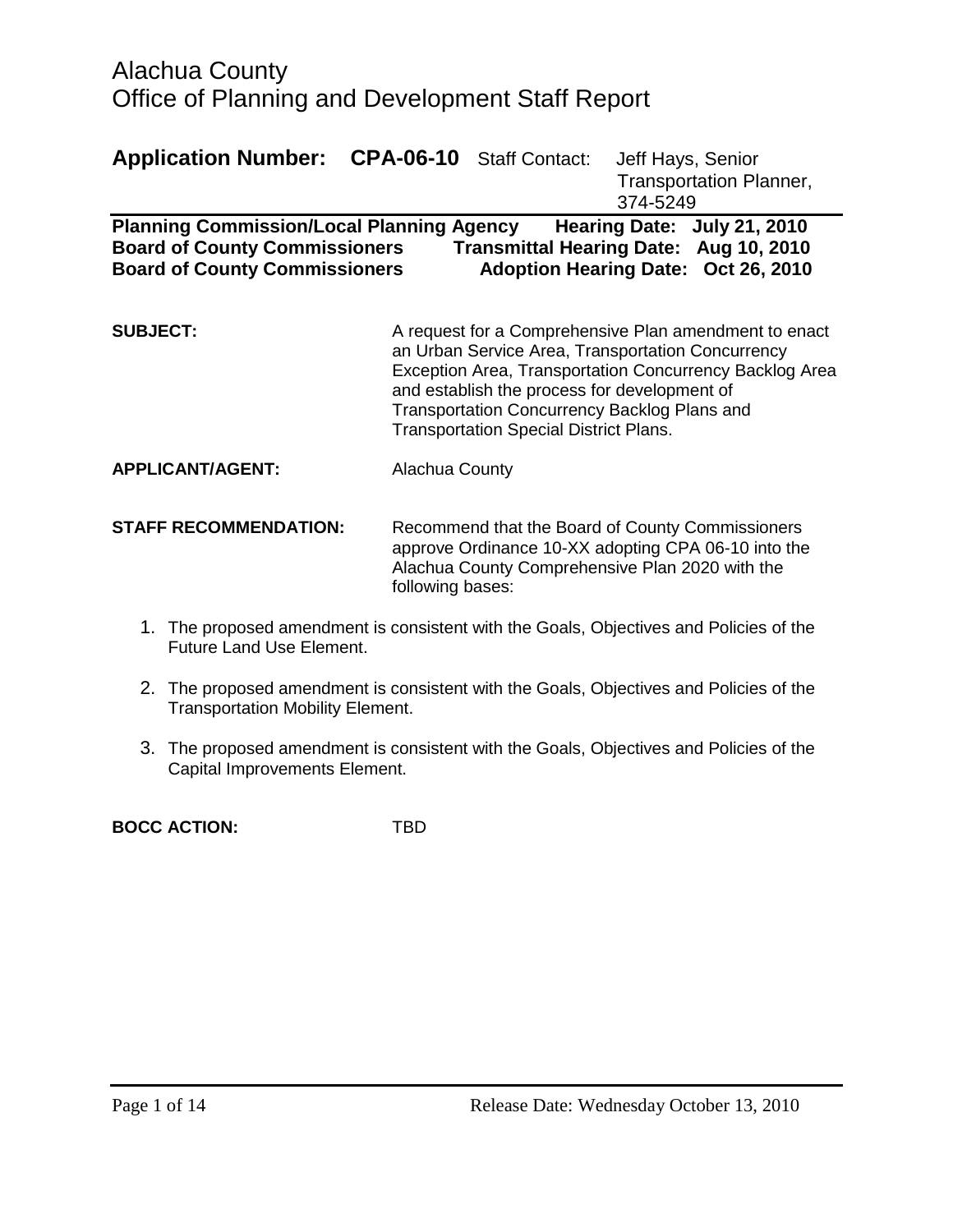

#### **Proposed Future Land Use Map**

### **Proposed Text Amendments**

The proposed text amendments are located in **Attachment 1**.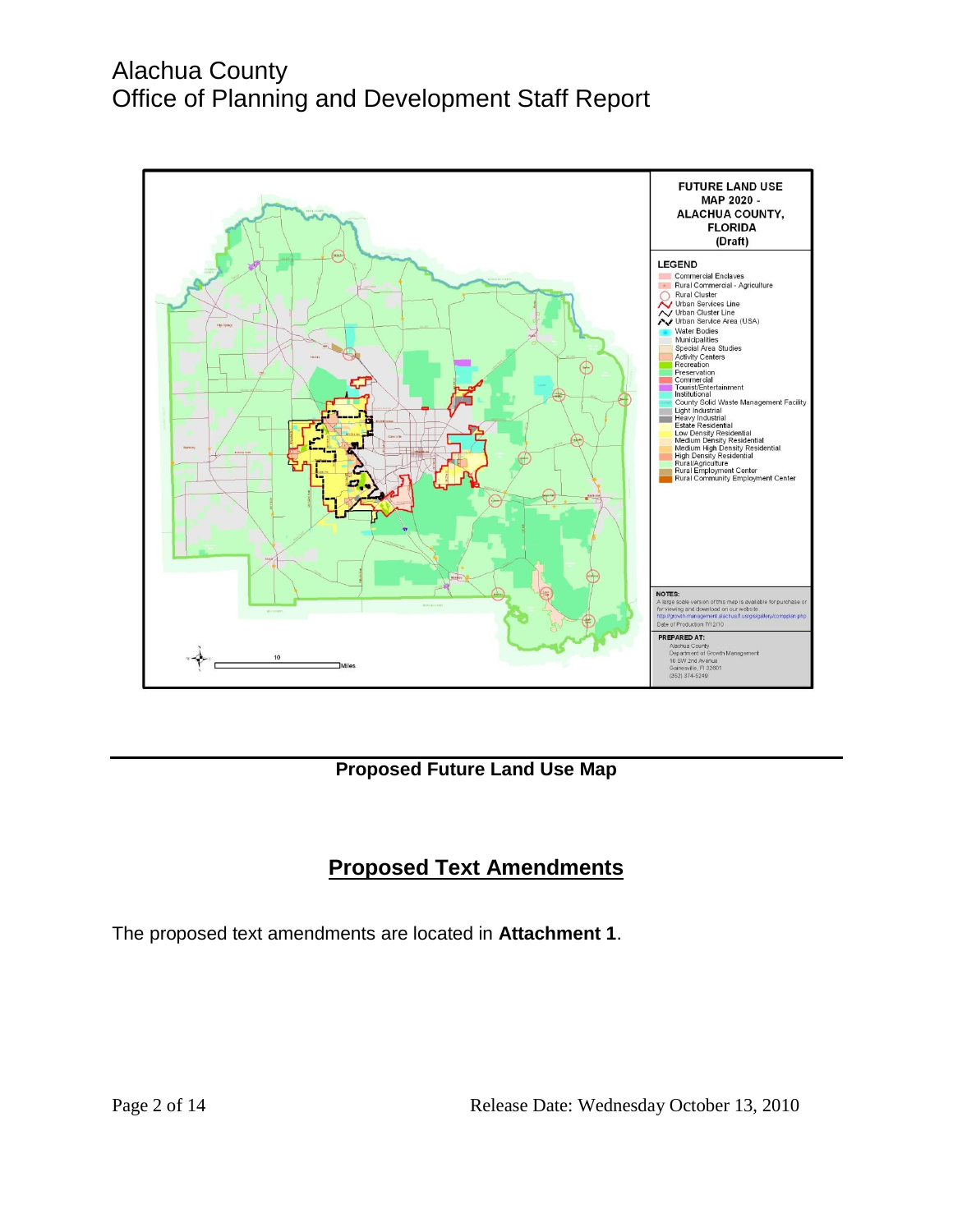### **ANALYSIS OF THE AMENDMENT**

### **Background**

In January of this year the County Commission adopted CPA-01-09, otherwise known as "The Alachua County Mobility Plan". The Mobility Plan amendment provided a more direct linkage between the Transportation Mobility, Capital Improvements and Future Land Use Elements of the Comprehensive Plan. The Alachua County Comprehensive Plan now contains policies for developing dense, mixed-use Traditional Neighborhood and Transit Oriented Developments (TNDs and TODs). The Plan provides for the development of a Multimodal Transportation Fee and a transportation concurrency management system that allows for development projects that are below the Development of Regional Impact thresholds to be granted transportation concurrency through payment of this fee. The Plan includes a long-term capital improvements program that provides for the transportation infrastructure to meet the needs of the continued build-out of the County's Urban Cluster. This capital improvements program will enable the County to successfully transition from a transportation system that is solely automobile dependent to one that includes viable multimodal transportation choices.

On June 1st, 2009, Governor Crist signed SB 360 into law. This new growth management legislation significantly altered the framework for transportation concurrency throughout Florida. Some municipalities, such as the City of Gainesville, were automatically exempt from state mandated transportation concurrency and the requirement to follow the Development of Regional Impact (DRI) review process, as a dense urban land area (DULA). Areas that are not DULAs may qualify for Transportation Concurrency Exception Areas (TCEA) by designating an Urban Service Area (USA). To designate an Urban Service Area, the County is required to demonstrate that the area is built-up and is served, or will be served within 3 years, by public facilities and services such as roads, parks, and schools.

#### **Analysis of Amendment**

This USA/TCEA amendment to the Comprehensive Plan is proposed primarily to further the policies initiated with the adoption of the Mobility Plan. Below is an analysis of the primary issues the proposed amendment addresses.

#### **Characteristics of Proposed Urban Service Area**

The proposed Urban Service Area is the portion of the County's Urban Cluster which most accurately meets the definition in state statute as a built-up area which is served by existing public facilities. The area is the portion of the Urban Cluster that is closest to the City of Gainesville and interfaces well with the City's statutorily mandated TCEA.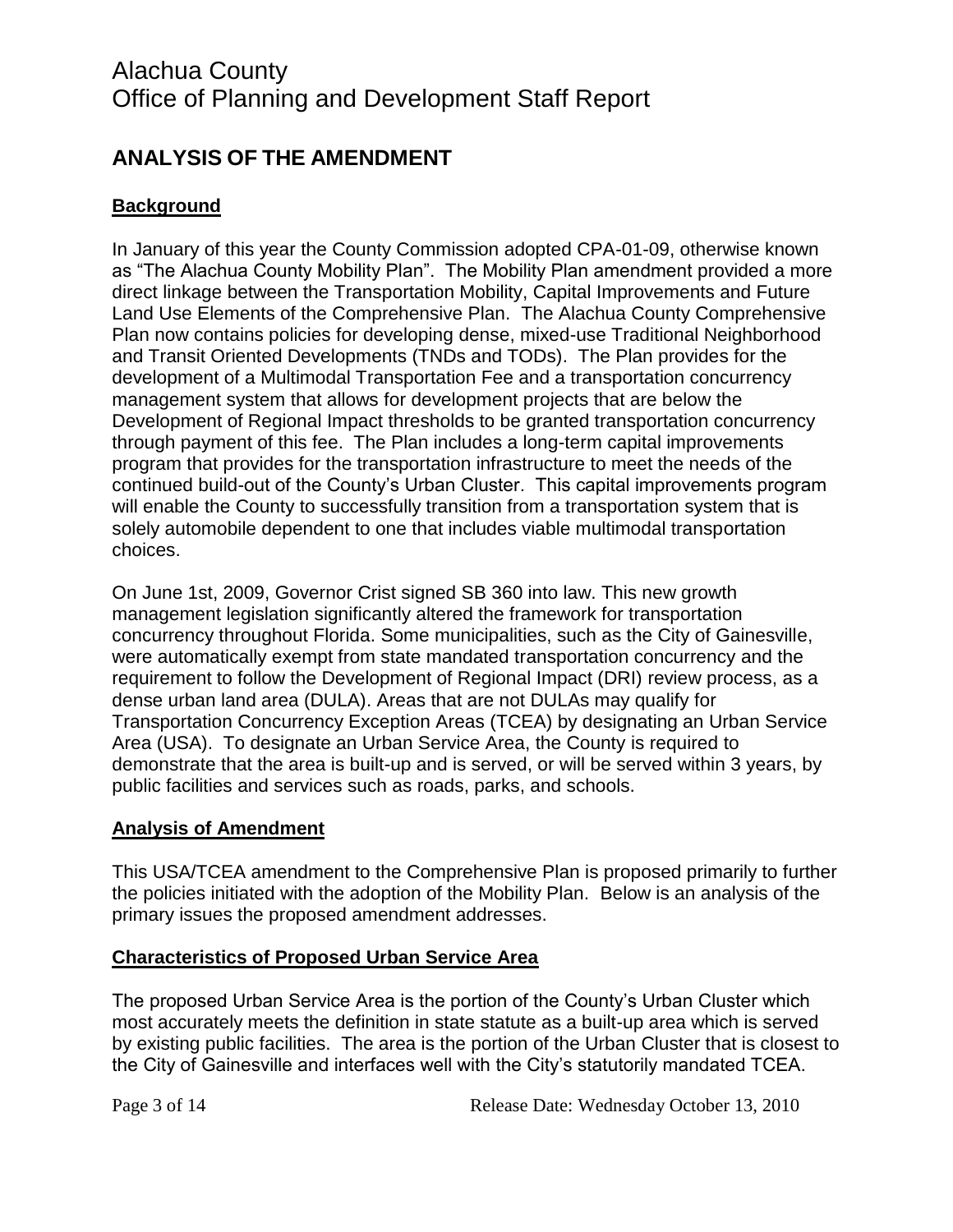The area has sufficient redevelopment and infill development opportunities to warrant the designation as a tool to encourage TND and TOD projects that can be served effectively by multiple modes of transportation. **Attachment 4** includes a full analysis of the proposed area.



### **Proposed Urban Service Area/Transportation Concurrency Exception Area**

### **Mixed Use Land Use and Urban Design**

The primary goal of the designation of an Urban Service Area and the establishment of a TCEA is to provide for higher density and intensity infill and redevelopment within the built up portion of the Urban Cluster which is currently served by a range of public facilities and services. To this end, the proposed amendment contains language which aims to create more opportunities for the urban design and mixed-use development types that were the hallmark of the Mobility Plan. The proposed policies include requirements for new nonresidential and multifamily development to incorporate some of the most important design standards of Traditional Neighborhood Developments (block size, building orientation, etc) regardless of size. Additionally, thresholds are established for the full implementation of the TND and TOD standards including the requirements for mixed-uses. These additional requirements come with the added reduction in review process that was adopted with the Mobility Plan and some increased density and intensity for TND and TOD projects within the USA included in this amendment. This package of land use policies will help to insure that the proposed Urban Service Area, which is the portion of the unincorporated County closest to the

Page 4 of 14 Release Date: Wednesday October 13, 2010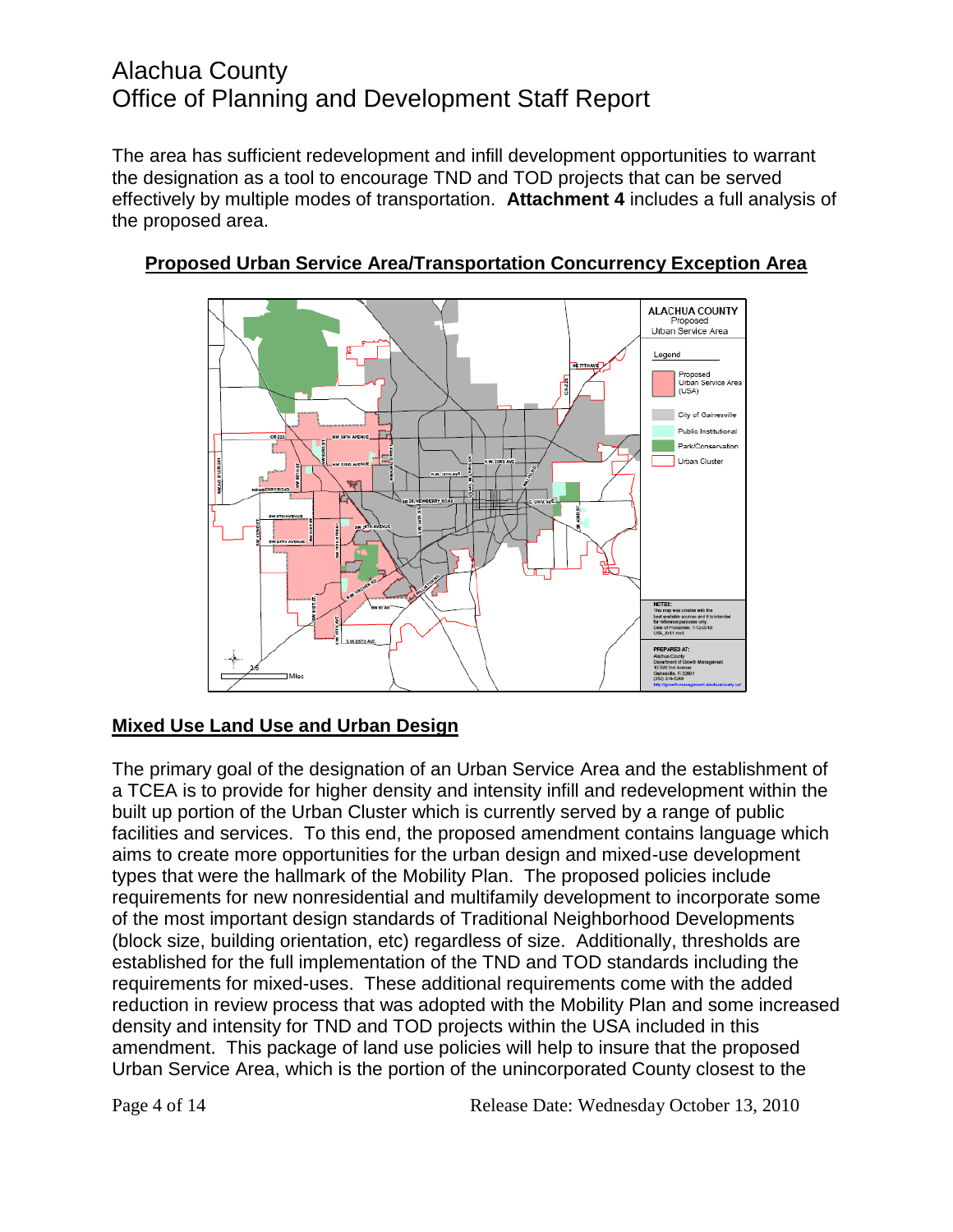City of Gainesville, is area where the County is encouraging development that can utilize the existing public facilities.

#### **Transportation Concurrency Review for Large Scale Development Projects**

Throughout the public participation process that led to the drafting and adoption of the Mobility Plan it was well communicated by members of the public and the County Commission that the community felt that transportation impacts of new development should be accommodated through multiple modes of transportation. The primary articulation of this policy was the adoption of transit, bicycle and pedestrian levels of service. This policy is furthered in the Plan by the authorization for the establishment of a multimodal transportation fee that will allow development projects to mitigate their impacts to the overall transportation system through payment of the fee.

The legislature and the Department of Community Affairs have long realized the problems with the strict adherence of transportation concurrency in urban areas including its propensity to encourage sprawl in undeveloped areas where roadway capacity is available. This has been evidenced by the various caveats and exceptions to transportation concurrency that have made their way in to the state's growth management legislation over the past several years. The passage of Senate Bill 360 in 2009 further acknowledged the problems associated with transportation concurrency when applied in an urban area by designating DULAs as TCEAs and providing for portions of a county to be a TCEA by designating an Urban Service Area.

One other aspect of the 2009 legislation regarding USA/TCEAs was that it exempted development projects within such areas from the DRI review process. The transportation review process for DRI projects revolves around the motor vehicle level of service as set by the FDOT and regional planning councils as opposed to the more holistic and multimodal view of mobility that the County has embraced. The proposed USA/TCEA amendment contains polices that recognize the regional transportation impact of large projects while ensuring that the County's commitment to multimodal transportation is kept to the fore. In addition to the requirement of all development projects to be responsible for the payment of the multimodal transportation fee, the proposed amendment language includes two key elements that are provided to mitigate the regional impacts of large scale projects in a manner that is consistent with the County's adopted Comprehensive Plan. These are to require large scale projects to develop as mixed-use TODs or TNDs and to require specific infrastructure and transit service commitments. A large scale development inside the Urban Service Area could make these offsite infrastructure and transit service commitments as an alternative to the traditional roadway only analysis required through the state DRI process. The Florida Department of Transportation and the City of Gainesville/Regional Transit System would continue to be key partners in the implementation of these policies.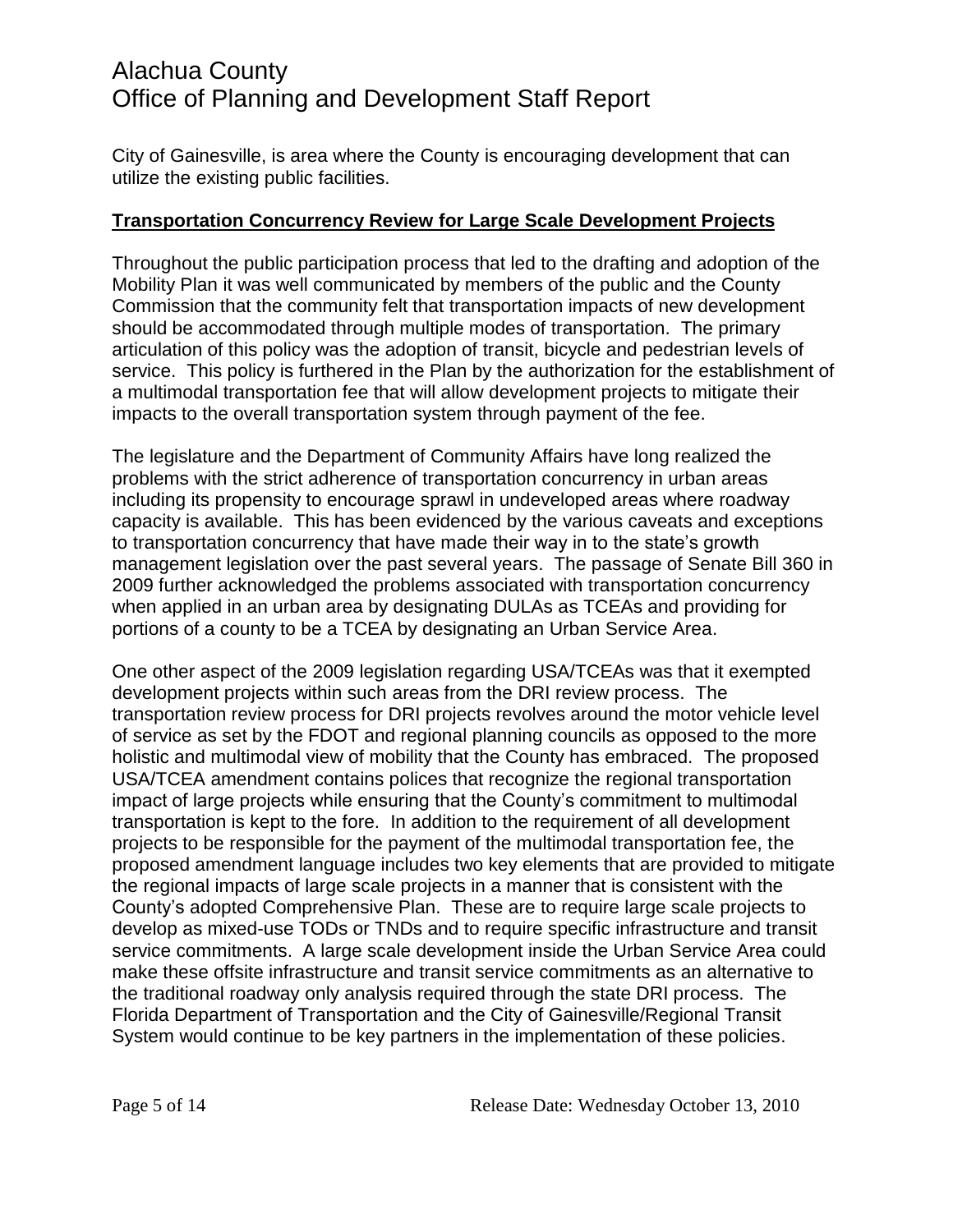One of the major incentives included in the Mobility Plan for TNDs and TODs was to allow those types of mixed-use projects to proceed directly to the Development Plan Review stage of the County's land development review process. The state DRI process effectively eliminates the regulatory relief that the County enacted with the Mobility Plan. The often multiyear DRI process is a strong disincentive for developers that take on more complex TOD projects. By their very nature, TODs are larger scale projects (DRI level) with the density and intensity needed to support frequent transit service and bicycle and pedestrian mobility. Therefore the proposed amendment affirms the exemption from the DRI process that has been included in Florida statutes for Urban Service Areas.

#### **Multimodal Transportation Financing Options**

The proposed amendments to the Transportation Mobility and Capital Improvements Elements include methods by which the County can fund and construct the multimodal infrastructure enhancements initially adopted with the Mobility Plan as well as enhanced transit service to operate between the Urban Service Area and the Eastside Activity Center. The policies indicate the County's willingness to partner with large-scale projects, which must develop as TODs, in order to have capital infrastructure constructed along with those projects. The developments themselves will commit to construct infrastructure that may be beyond their direct impacts to the transportation system with a payback mechanism that will be included in the TOD developer's agreement with the County. The proposed policies set up two new potential funding sources to fund the infrastructure and transit service which are beyond an individual development's multimodal transportation fee requirement. These new tools proposed for authorization through the Comprehensive Plan are the Transportation Concurrency Backlog Area (TCBA) and the Transportation Special District (TSD). Functionally the two mechanisms are virtually identical in that they are Tax Increment Financing (TIF) tools which draw on a portion of the increased tax revenue realized by the County when a property is either developed or redeveloped. Procedurally the Transportation Backlog Area is specifically authorized in statute while the County's authority to set up a Transportation Special District is derived from its home rule authority.

Page 6 of 14 Release Date: Wednesday October 13, 2010 These two types of financing tools are proposed in order to institutionalize the necessary relationship between the private investments in complex mixed-use Transit Oriented Developments and the public investments in the specialized infrastructure and frequent transit service, beyond an individual development's fee responsibilities, that are necessary for these types of projects to be successful. The use of tax increment financing for multimodal transportation is seen as a further incentive necessary for successful TODs. It is well established that a development project meeting the density and intensity requirements of a mixed-use TOD will produce tax revenues far exceeding those of a project that developed using the underlying single-use Future Land Use designation. Therefore the commitment of the County to use a portion of that increment for infrastructure and transit service is a sound fiscal investment for the community. All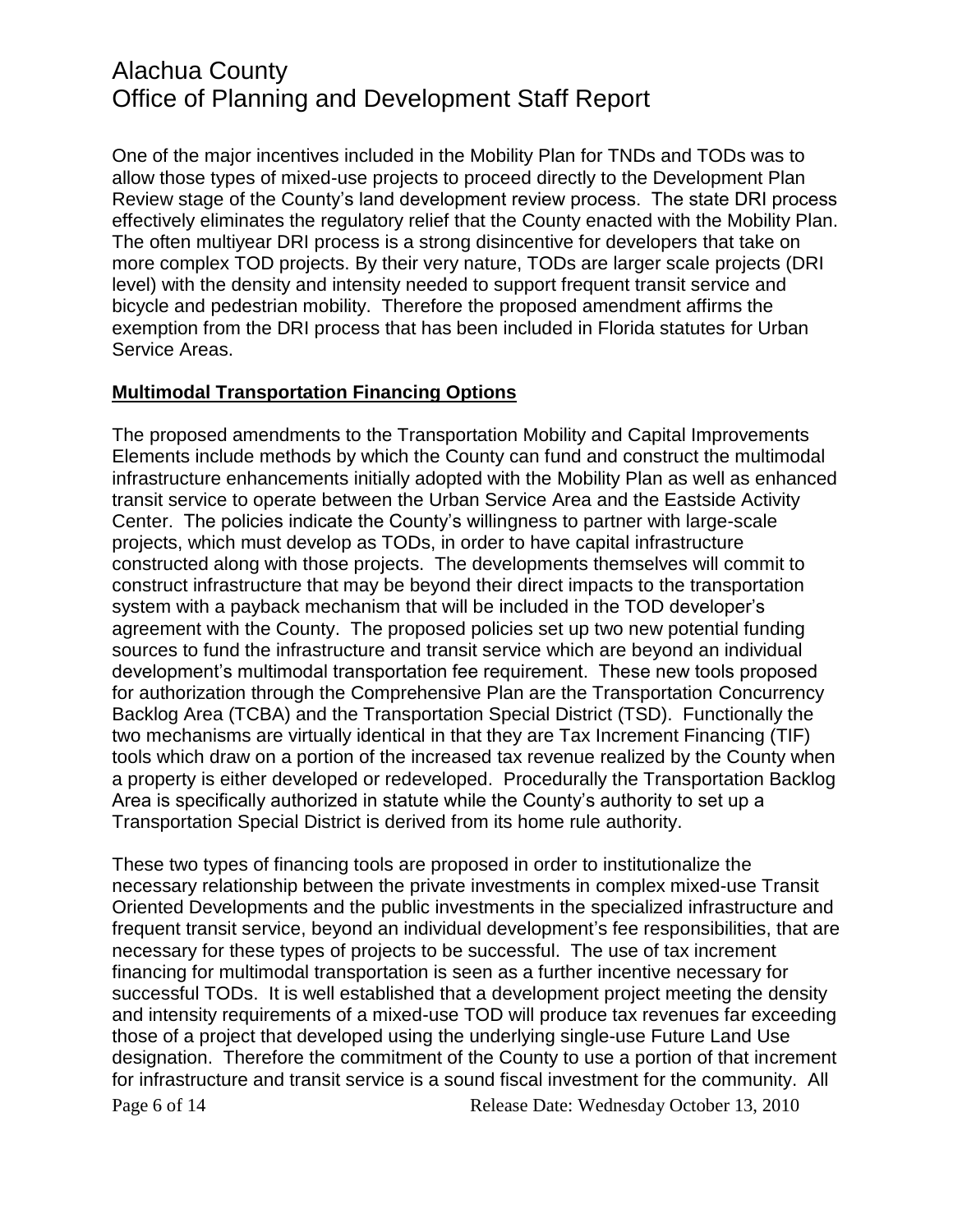of the specifics of the infrastructure and transit service financing will be agreed upon by developers and the County through binding agreements which are related to each individual project.

The proposed amendment enables these financing options to be utilized by the Board and includes a specific Transportation Concurrency Backlog Plan (TCBP) for the Southwest portion of the proposed Urban Service area (**Attachment 3**). This TCBP is proposed with the realization that there is a TOD Development Plan application that has been submitted to the County that will be coming before the Board as soon as the TOD/TND Land Development Regulations are adopted.

### **COMPREHENSIVE PLAN CONSISTENCY**

#### **FUTURE LAND USE ELEMENT**

The proposed amendment seeks to further the efficient use of land by incentivizing the dense and intense development within the portion of the Urban Cluster that is most proximate to the City of Gainesville boundary. The amendment further encourages and in some cases requires mixed-use TND and TOD projects within the proposed Urban Service Area.

#### PRINCIPLE 2

DISCOURAGE SPRAWL BY FOCUSING URBAN DEVELOPMENT IN A CLEARLY DEFINED AREA WHERE INFRASTRUCTURE AND SERVICES CAN BE EFFICIENTLY PROVIDED. WITH A CLEAR SEPARATION OF RURAL AND URBAN USES.

#### PRINCIPLE 5

REDUCE VEHICLE MILES OF TRAVEL AND PER CAPITA GREEN HOUSE GAS EMISSIONS THROUGH PROVISION OF MOBILITY WITHIN COMPACT, MIXED-USE, INTERCONNECTED DEVELOPMENTS THAT PROMOTE WALKING AND BICYCLING, ALLOW FOR THE INTERNAL CAPTURE OF VEHICULAR TRIPS AND PROVIDE THE DENSITIES AND INTENSITIES NEEDED TO SUPPORT TRANSIT.

#### GENERAL STRATEGY 1

Minimize the conversion of land from rural to urban uses by maximizing the efficient use of available urban infrastructure, while preserving environmentally sensitive areas, according to the following: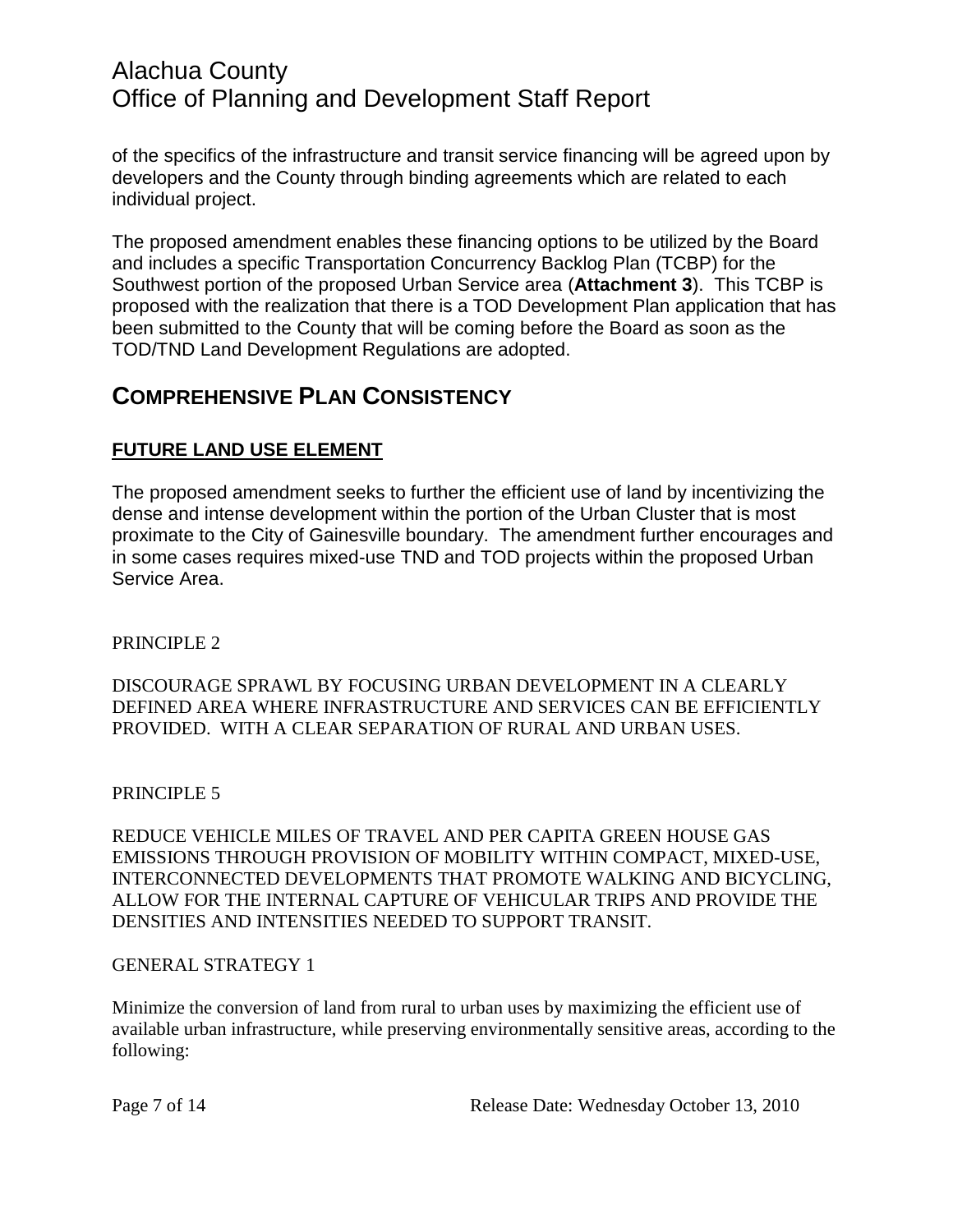- a. Designate and maintain on the Future Land Use Map an urban cluster that sets a boundary for urban growth.
- b. Provide incentives for traditional neighborhood development (TND) and transit oriented development (TOD) in the urban cluster, including density bonuses and transfer of development rights.
- c. Provide a range of urban residential densities with the highest densities located in urban activity centers, transit oriented developments and traditional neighborhood developments and lower densities located in outlying rural areas or areas of the County which have physical limitations to development.

**Consistency:** The proposed amendment defines an area within the County that has existing facilities to serve mixed-use development that maintains densities and intensities that can be served by multiple modes of transportation.

#### **OBJECTIVE 1.4**

Encourage the use of innovative concepts for residential development to allow for appropriate mixes of housing types and mixed-use development within Traditional Neighborhood and Transit Oriented Development, adequately served by necessary supporting facilities, in an efficient, environmentally sensitive, and attractive manner.

Policy 1.4.1 The use of proven, innovative concepts for residential development such as TND and TOD are strongly encouraged.

**Consistency:** The proposed amendment seeks to effectively encourage TND and TODs where frequent transit service can be provided most cost effectively.

#### **TRANSPORTATION MOBILITY ELEMENT**

- Policy 1.1.3 The intent of Transportation Mobility Districts are:
	- 1. To provide for mobility within urban areas through the development of an interconnected network of:
		- a. Roadways that provide multiple route choices, alternatives to the state road system and protect the Strategic Intermodal System (SIS).
		- b. Rapid Transit and Express Transit Corridors that connect Transit Oriented Developments, Traditional Neighborhood Developments and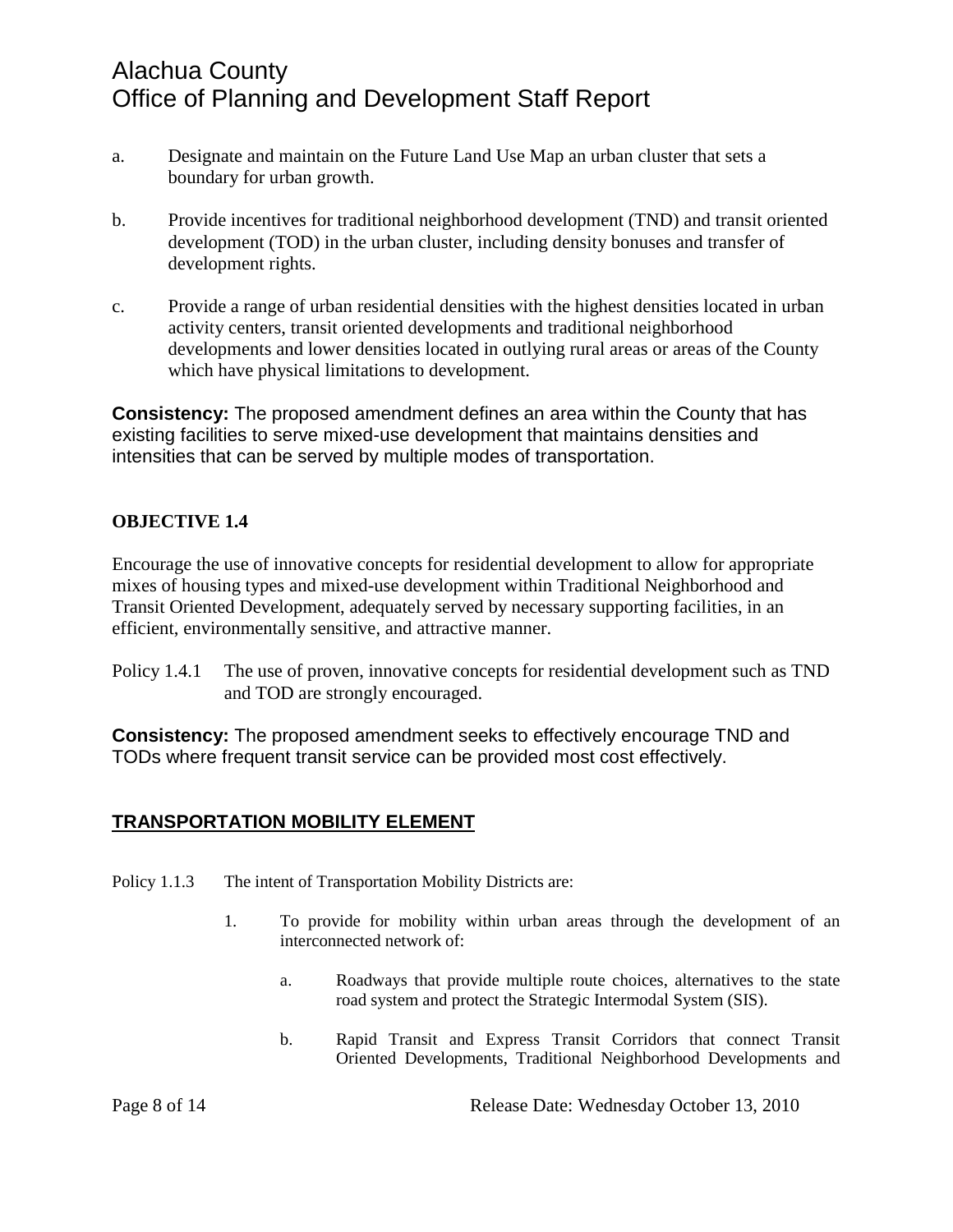Activity Centers and facilitate efficient and cost effective transit service to regional employment, educational and entertainment destinations.

- c. Bicycle lanes, sidewalks, and multi-use paths that connect residential, commercial, office, educational and recreation uses and provide multimodal access to transit.
- 2. To recognize that certain roadway corridors will be congested and that congestion will be addressed by means other than solely adding capacity for motor vehicles and maintaining roadway level of service on those corridors.
- 3. To utilize features of the exceptions and alternatives to transportation concurrency and multi-modal transportation districts per F.S. 163.3180.
- 4. Reduce vehicle miles of travel and per capita greenhouse gas emissions through compact, mixed-use, interconnected developments served by multiple modes of transportation consistent with requirements of F.S. 163.3177.
- 5. Reduce sprawl and encourage urban development by planning and constructing the necessary infrastructure to meet the demands for bicycle, pedestrian, transit and motor vehicle mobility.

**Consistency:** The proposed amendment strengthens the concepts that lead to the adoption of the Transportation Mobility Districts by encouraging compact mixed-use development and implementing new mobility funding strategies that will help to reduce sprawl and per capita greenhouse gas emissions.

#### **CAPITAL IMPROVEMENTS ELEMENT**

#### OBJECTIVE 1.8

Explore the full range of possible revenue sources to address capital improvement needs.

- Policy 1.8.1 The County shall investigate potential new funding sources including user fees, impact fees, mobility fees, multi-modal transportation fees, transportation utility fees, gas taxes, storm water utility fees, ad valorem tax revenues, special assessments, backlog authorities, Community Development Districts and other sources allowed by law.
- Policy 1.8.2 Alachua County may use impact fees, mobility fees, multi-modal transportation fees, transportation utility fees, backlog authorities, dedications, and exactions, among other means consistent with legal standards, to ensure that owners and developers of future development projects will provide or pay for capital improvements, for public facilities, necessary to address the impacts of the development.

**Consistency:** The proposed amendment seeks to further expand upon and implement this policy detailing the public and private commitments to the construction of the

Page 9 of 14 Release Date: Wednesday October 13, 2010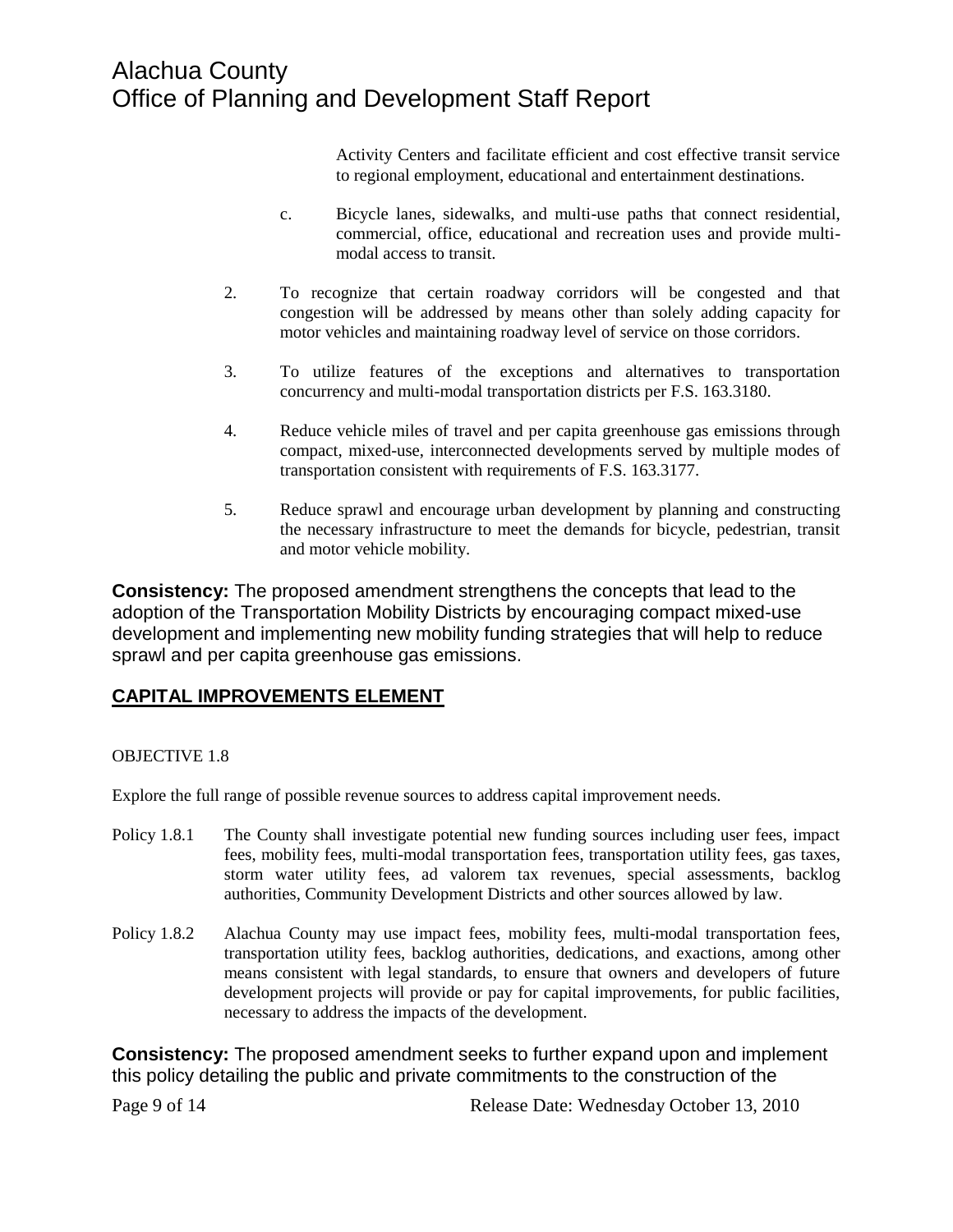infrastructure necessary to serve new and existing residents and businesses.

#### **Conclusion**

The proposed policies will allow for the efficient use of the existing public facilities located within the portion of the Urban Cluster by promoting dense and intense mixeduse multimodal developments within an Urban Service Area. The policies will provide for an effective public/private partnership that allows for the funding of the multimodal transportation infrastructure and service necessary to serve these developments.

#### **Adoption Hearing Staff Report Addendum**

On August 10, 2010, The Board of County Commissioners transmitted the proposed amendments to the Department of Community Affairs (DCA). DCA has returned an Objections, Recommendations and Comments report with no objections to the proposed amendments. The proposed Southwest District Transportation Concurrency Backlog Plan has been revised in recognition that the Board of County Commissioners must formally enact a Backlog Authority consistent with F.S. 163.3182 prior to the plan formally going into effect.

## **Staff Recommendation**

**The Board of County Commissioners approve Ordinance 10-XX adopting CPA 06- 10 into the Alachua County Comprehensive Plan with the following bases:**

#### **Bases:**

- 1. **The proposed amendment is consistent with the Goals, Objectives and Policies of the Future Land Use Element.**
- 2. **The proposed amendment is consistent with the Goals, Objectives and Policies of the Transportation Mobility Element.**
- 3. **The proposed amendment is consistent with the Goals, Objectives and Policies of the Capital Improvements Element.**

#### **Attachments**

| Attachment 1 | Ordinance 10-XX and Comprehensive Plan Amendments                                                          |
|--------------|------------------------------------------------------------------------------------------------------------|
| Attachment 2 | Proposed Future Land Use Map (Depicting Urban Service Area)                                                |
| Attachment 3 | Southwest District 1 Backlog Area/Plan Draft                                                               |
| Attachment 4 | Supplemental Data and Analysis: Urban Service Area - Public<br><b>Facilities Level of Service Analysis</b> |

Page 10 of 14 Release Date: Wednesday October 13, 2010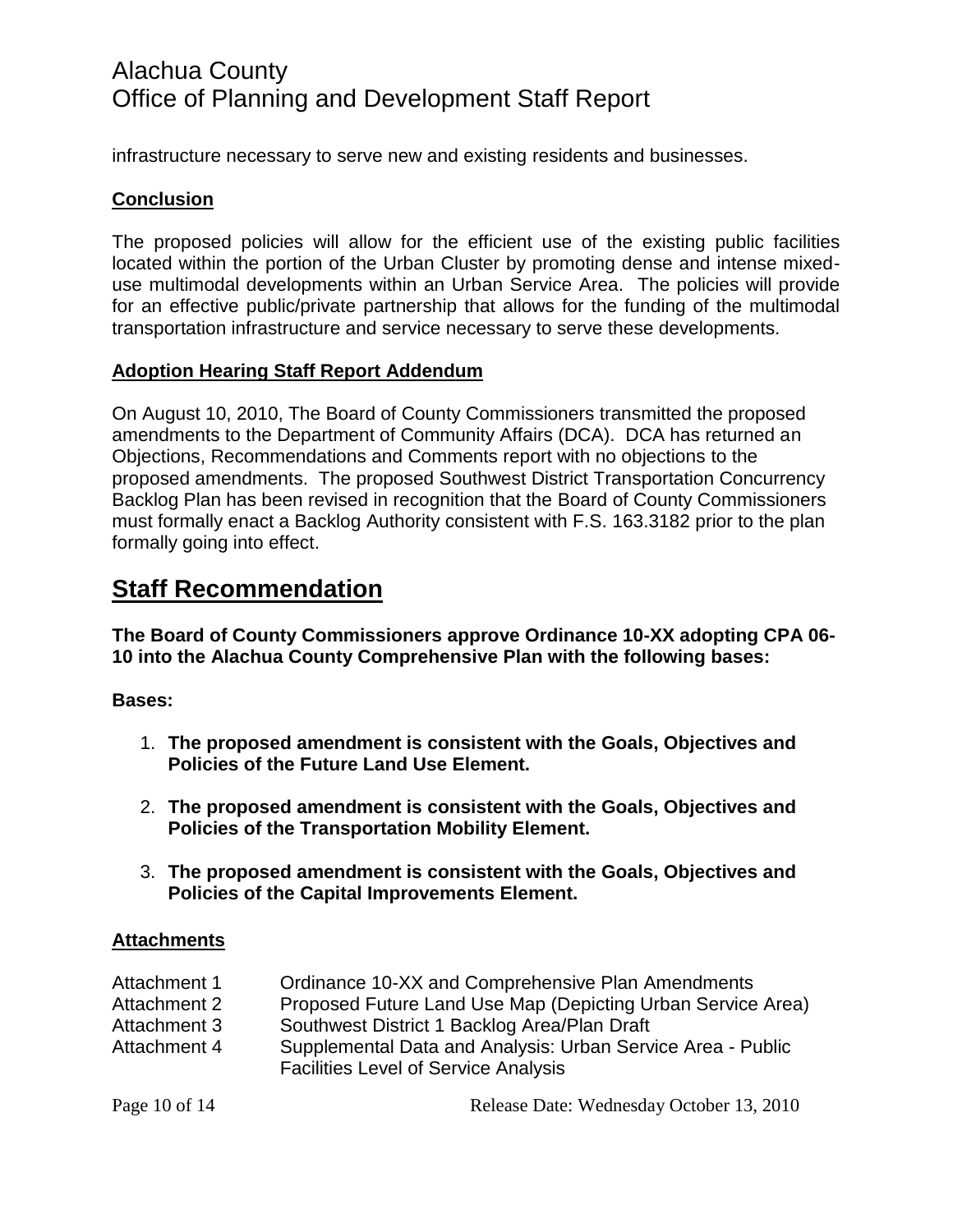### **Attachment 1 – Ordinance and Proposed Comprehensive Plan Amendments**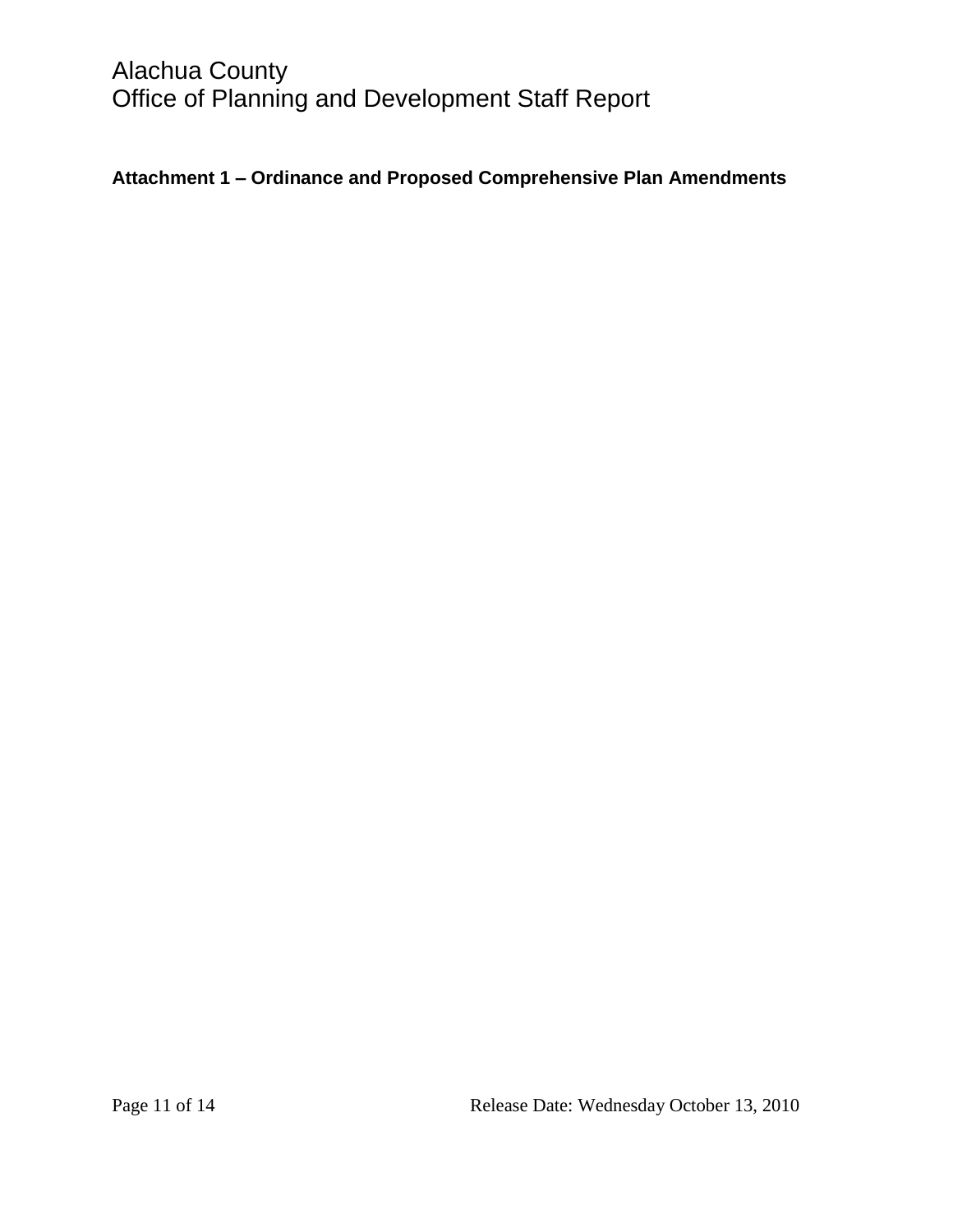### **Attachment 2 – Proposed Future Land Use Map**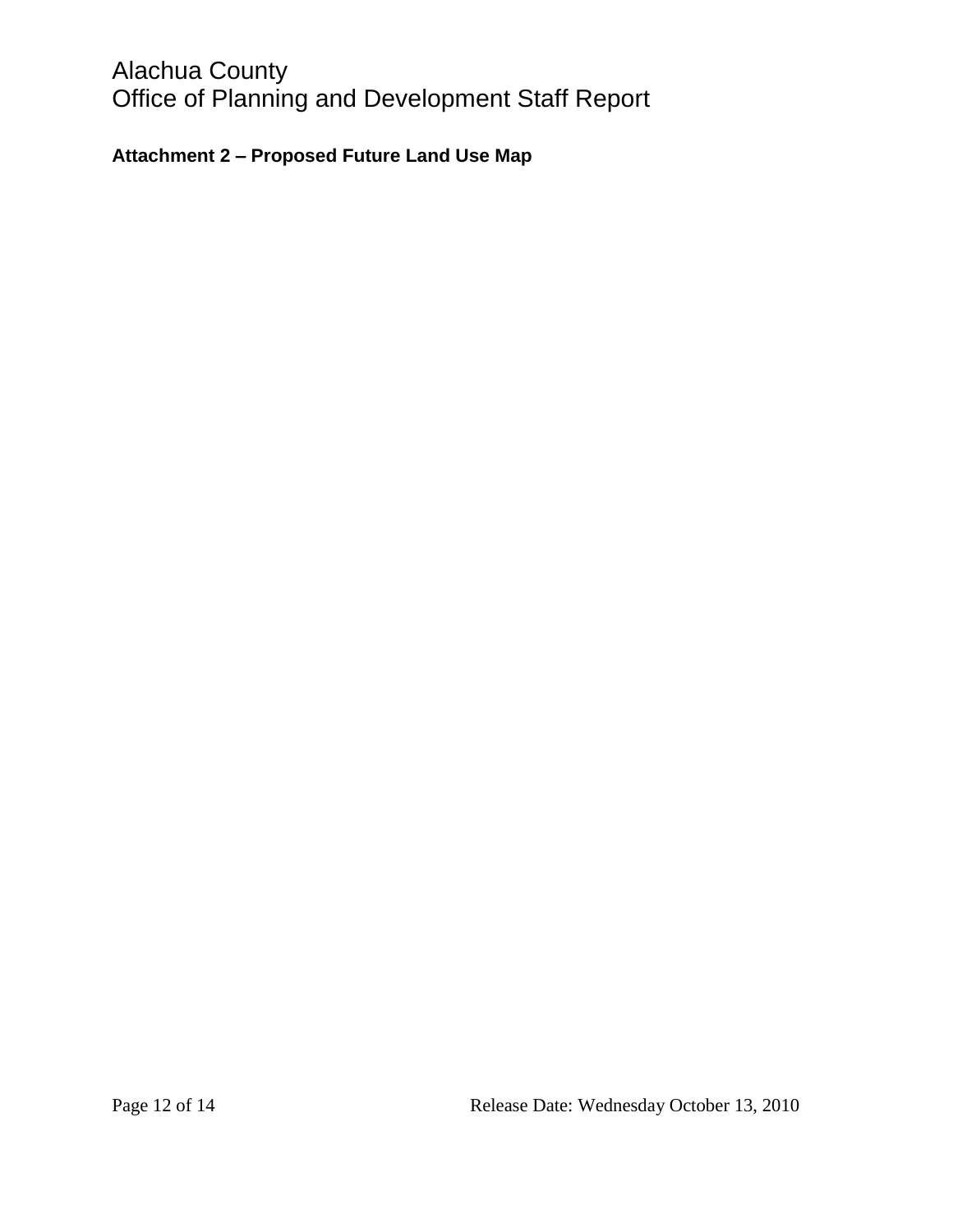### **Attachment 3 – Southwest District 1 Backlog Area/Plan**